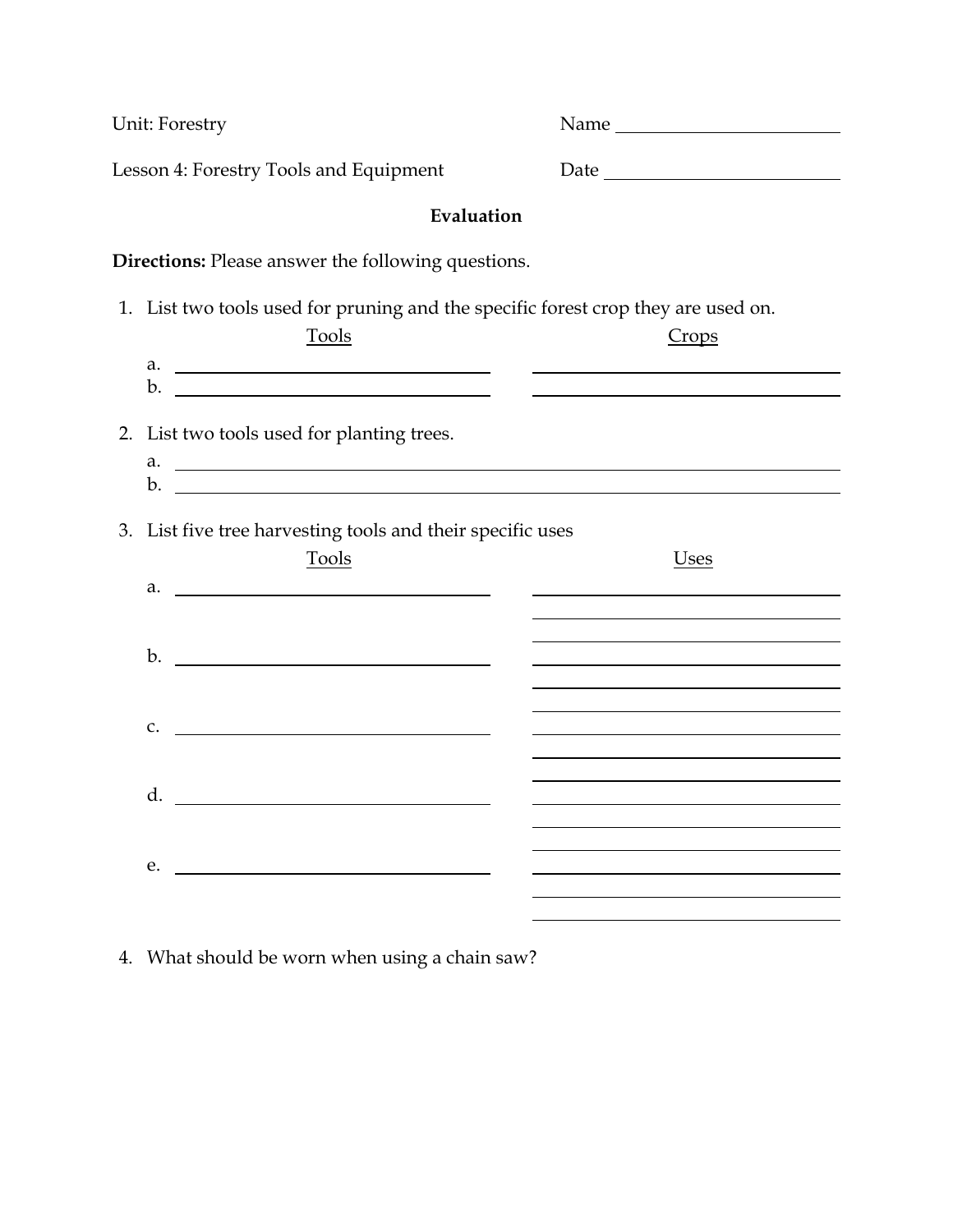- 5. What are three things to check to assure that your chain saw is in safe, efficient working order?
- a. b.
- c.
- 6. What is the proper procedure for starting a chain saw?

7. What is the proper procedure for cutting with a chain saw?

8. What is involved in a felling safety plan?

9. Explain two safety hazards in limbing trees and how they may be avoided.

| a. |  |
|----|--|
|    |  |
|    |  |
|    |  |
| p. |  |
|    |  |
|    |  |
|    |  |
|    |  |